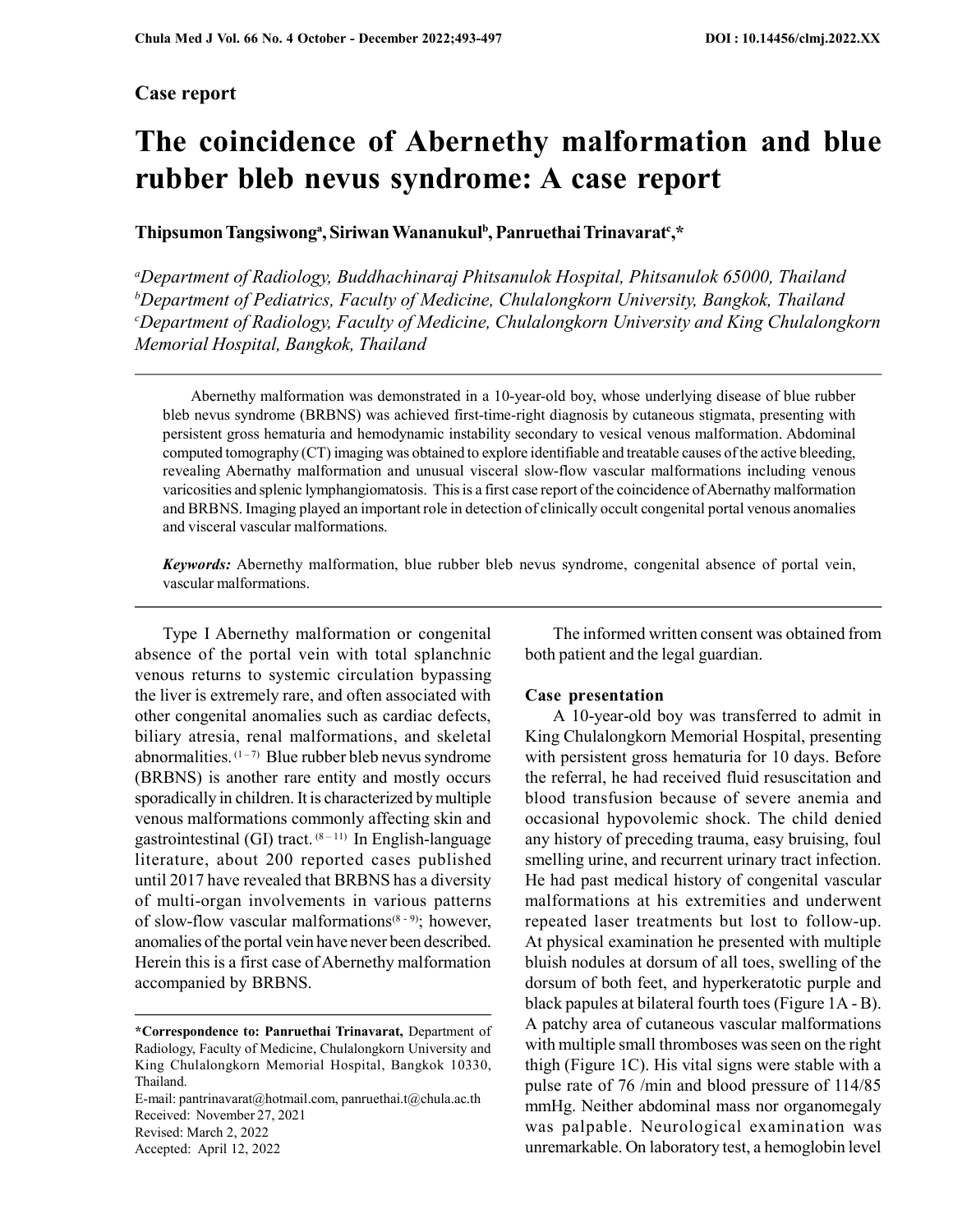was 10.7 g/dL with a hematocrit of 32.0%. Urinalysis showed red-colored urine, numerous RBC, 0-1 WBC per high power field, a pH of 8.5, and positive blood 3+. The diagnosis of blue rubber bleb nevus syndrome was first made at this admission by a pediatric dermatologist, with the characteristics of cutaneous stigmata.

Abdominopelvic computed tomography (CT) was then obtained in pre-contrasted, late arterial, and portal venous phases. The study disclosed a large, lobulated, unevenly circumferential, faintly contrast-enhanced vesical mass particular at superoposterior wall with a few intralesional round calcifications (Figure 2A), compatible with venous malformation with phleboliths. Other sites of slow-flow vascular malformations were detected at the greater omentum seen as multiple small, faintly contrast-enhanced lesions with some millimetric-sized phleboliths (Figure 2A), at the colon and its mesentery shown as extensive venous varicosities and malformations with several punctate calcifications without detectable arterial feeder (Figure 2B -C), and at the spleen consisting of multiple scattered, sub-centimeter-sized, hypodense lesions (Figure 2B). Intrahepatic portal vein could not be

identified. The splenoportal confluence was seen to enter the systemic circulation via the markedly dilated inferior mesenteric vein (about 2 cm diameter) and bilateral gigantic hemorrhoidal veins into internal iliac veins (Figure 2C). The liver mainly received a single blood supply from the enlarged hepatic artery. Inferior vena cava (IVC) and hepatic veins were patent. There was neither portoportal collaterals nor ascites. The mentioned extrahepatic portosystemic shunt was consistent with type I Abernethy malformation.

The cystoscopy demonstrated venous malformations at the urinary bladder. The laparoscopy confirmed the absence of the portal vein, the ectasia of inferior mesenteric vein, multiple extensive anomalous varices and venous malformations at the colon, mesentery, and urinary bladder, and visible splenic lymphangiomatosis. Sirolimus, an antiangiogenic drug, was initially prescribed following the diagnosis, but the hematuria did not improve. Two weeks later, he underwent re-cystoscopy with fulguration of the vesical venous malformations, yielding a satisfied result of bleeding control. The boy was discharged in a well condition after hospitalization over a month.



Figure 1. Focused pictures at right foot (A), left foot (B) and right thigh (C). There were multiple bluish nodules at dorsum of right toes, and hyperkeratotic purple and black papules at both fourth toes  $(A \cdot B)$ . Cutaneous vascular malformations with multiple small thromboses was seen on the right thigh (C).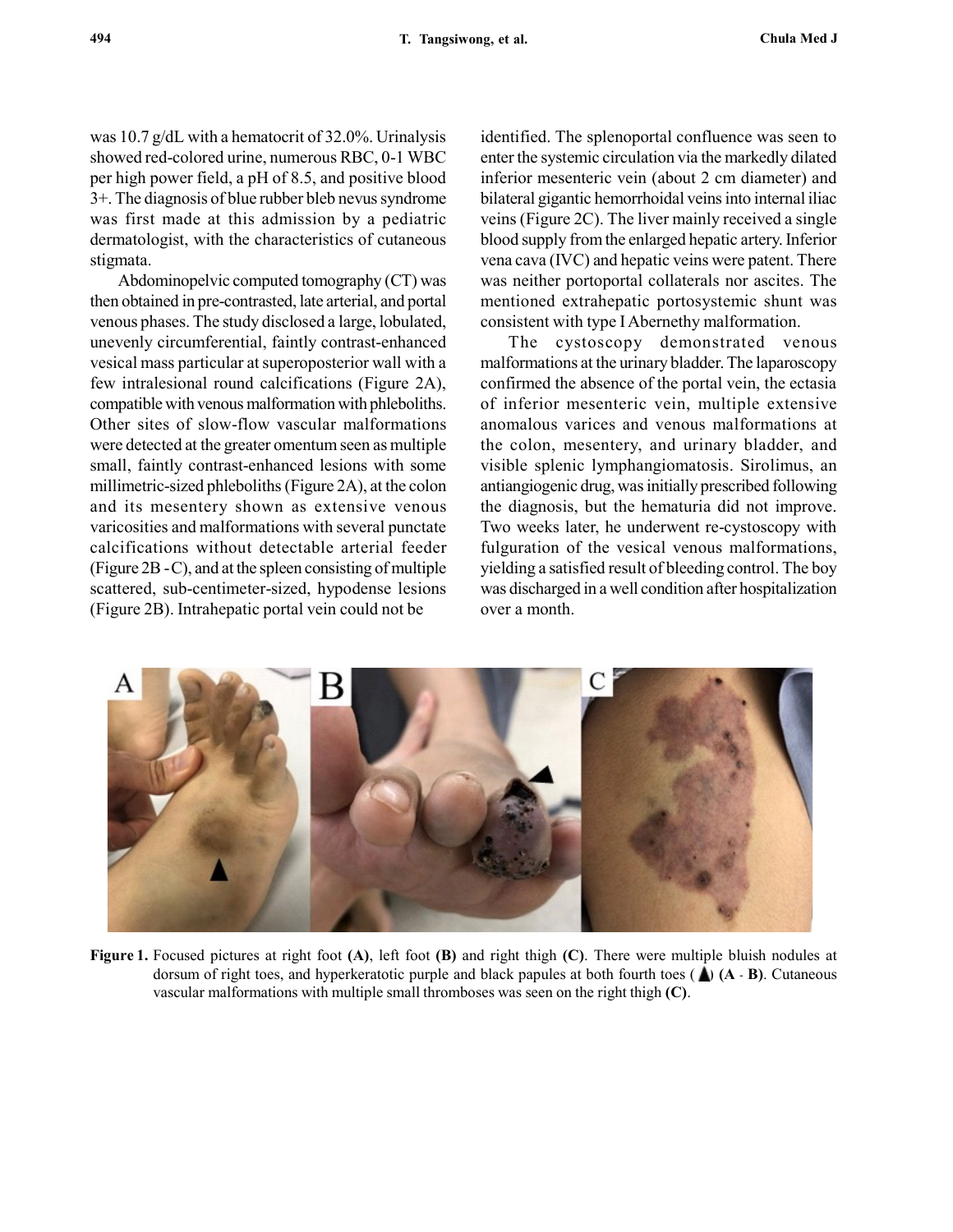

Figure 2. Coronal images of the venous-phase abdominopelvic computed tomography with maximum intensity projection using a slab thickness of 4 mm (A), average intensity projection using a slab thickness of 4 mm (B) and maximum intensity projection using a slab thickness of 64 mm (C). There was a faint contrast-enhanced vesical mass (white asterisk) with intralesional round calcifications, along with multiple soft tissue nodules with round calcifications at omentum (white arrow heads) (A). Venous malformations and varicosities (black dash arrows) with scattered calcifications along the colon and its mesentery were depicted (B - C). There were multiple small hypoattenuating lesions throughout the spleen (B). A short extrahepatic portal remnant (thick white arrow) was seen with the splenoportal confluence draining through the ectatic inferior mesenteric vein (black arrow heads) and hemorrhoidal veins into bilateral internal iliac veins (thin white arrows). (Abbreviations: BL = urinary bladder, H = hemorrhoidal vein,  $HA$  = hepatic artery,  $INV$  = inferior mesenteric vein,  $IVC$  = inferior vena cava,  $SP$  = spleen).

### Discussion

Abernethy malformation or congenital extrahepatic portosystemic shunt (CEPS) is an extremely rare condition whereby the splanchnic circulation directly empties into systemic venous system bypassing liver through a complete or partial shunt which defines as type I or II CEPS, respectively.  $(1 - 2)$  From its initial description in 1793 until 2019, only about 90 cases have been reported worldwide with a likelihood of underestimation.<sup>(3)</sup> Regarding a genetic predisposition, it is unknown due to lack of sufficient information from the literature; however, Goto K, et al.  $(12)$  have reported one case with familial occurrence of congenital portosystemic shunt. Most cases of the CEPS are incidentally detected and easily diagnosed by imaging; however, the malformation itself has a risk of life-threatened complications such as hepatic encephalopathy, hepatopulmonary syndrome and malignant transformation of hepatic lesions. Due to its having typically no secondary manifestation of portal hypertension such as ascites, cavernous transformation, or splenomegaly; the CEPS is capable of distinguishing disease entity from the acquired.  $(1, 4 - 6)$  Abnormalities of the venous pathways and vascular malformations reported in patients

with the CEPS are double superior or inferior vena cava, left sided IVC, interrupted IVC with azygos and hemiazygos continuation, and cutaneous hemangiomas. (6 - 7)

BRBNS, formerly known as Bean syndrome, is the disease of venous malformations mainly involving skin and GI tract and less commonly involving other visceral organs. It is a rare disease of unknown etiology with an incidence of 1:14,000 births.  $(8-9)$ BRBNS occurs sporadically and is caused by somatic activating pathogenic TEK gene variants which can be detected by the highly sensitive molecular techniques. (13) The diagnosis is generally made by visual inspection of the characteristic cutaneous and/or GI venous malformations.  $(8 - 11)$  The most common complication of BRBNS is bleeding from the GI lesions, resulting in secondary iron deficiency anemia. Besides the venous malformations, lymphatic malformations in the pancreas, skin, mucosa, GI tract and uterus as well as other vascular lesions included dermal capillary hemangiomas, arteriovenous malformation, cerebral telangiectasia, aneurysmal dilatation of vein of Galen and papillary endothelial hyperplasia within hemangiomatous vessels have rarely been documented in the BRBNS patients. (14)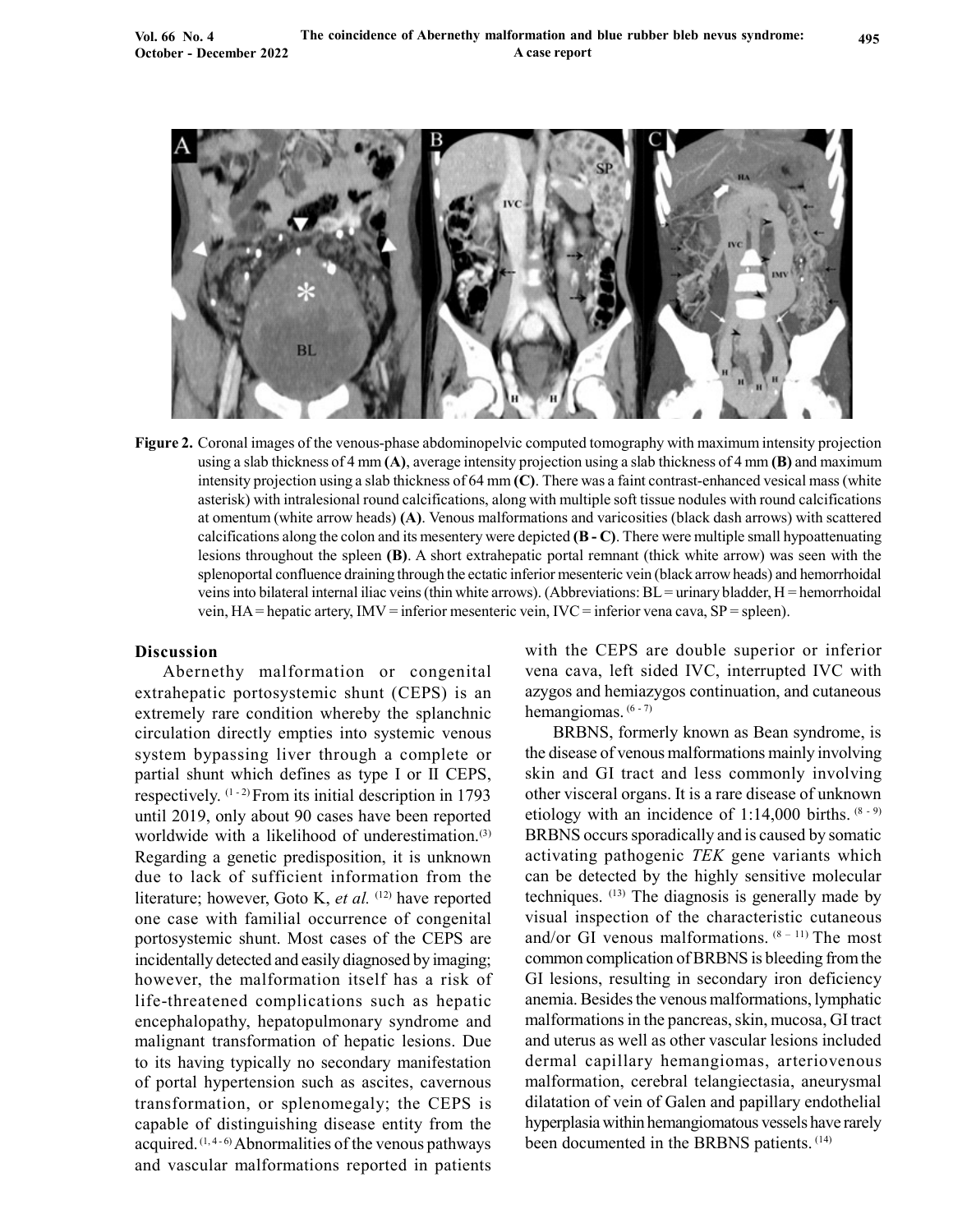At between 4 and 10 weeks of embryonic life, the vascular architecture of the liver is developed via a complex sequence of vascular growth, anastomosis, and asymmetric degeneration of three primitive venous structures including vitelline, umbilical, and cardinal veins. (12, 15) The portal vein mainly derives from the paired vitelline veins passing through the septum transversum to sinus venosus. (15) The selective degeneration of the vitelline veins and persistence of their dorsal anastomosis become extrahepatic portal segment. (12, 15 - 16) Meanwhile the complex intrahepatic venous anastomoses evolve into the portal branches by de novo development of left-to-right shunts from left umbilical vein through right hepatocardiac channel and right vitelline vein, respectively, proposed as the "hemodynamic theory" [Lassau & Bastian, 1983]. $(16)$  Therefore, the extensive involution of these primitive veins and/or interference of hemodynamic flow during hepatic vascular development can provoke portal and related cardiovascular anomalies. (12, 15 - 16) In our opinion, the extensive mesenteric venous malformations and varices uniquely occurred in our case of BRBNS might stimulate a giant inferior mesenteric-caval portosystemic shunt that could influence flow impairment of the fetal liver, subsequently interfere the intrahepatic formation and extrahepatic regression of the portal vein, and eventually progress into type I CEPS. However, we supposed that there was no prior reported case of this coincidence because the most common GI involvement of the published BRBNS is multiple small mucosal venous malformations which could not initiate a significant shunting to affect the portal development.

From the literature review, we came across the reported case of CEPS with cutaneous hemangiomatosis in 2003 by Pohl A, *et al.*  $(7)$ ; we were curious that the cutaneous lesions were potential characteristics of BRBNS. However, this is the first official report of the coexistence of Abernethy malformation and BRBNS, incidentally detected by CT imaging and confirmed by laparoscopy. Urinary tract bleeding as his presenting symptom was unusual in BRBNS because the urinary bladder is an uncommon site of abdominal visceral involvements of the vascular malformations. Likewise, multiple venous varicosities along the colon and its mesentery were identified as atypical imaging appearances mentioned in the previous literature. (8 - 11) To our knowledge, the splenic lymphangiomatosis in BRBNS was first described in this study.

### Conclusion

This is a first case report regarding the coincidence of two rare disease entities of vascular malformations. Imaging played an important role for detection of Abernathy malformation, and inspection of slow-flow visceral vascular malformations relating to BRBNS.

### Conflict of interest

The authors declare that there is no conflict of interest.

### References

- 1. Alonso-Gamarra E, Parrón M, Pérez A, Prieto C, Hierro L, López-Santamaría M. Clinical and radiologic manifestations of congenital extrahepatic portosystemic shunts: a comprehensive review. Radiographics 2011;31:707-22.
- 2. Azad S, Arya A, Sitaraman R, Garg A. Abernethy malformation: Our experience from a tertiary cardiac care center and review of literature. Ann Pediatr Cardiol 2019;12:240-7.
- 3. Kim ES, Lee KW, Choe YH. The characteristics and outcomes of Abernethy syndrome in Korean children: a single center study. Pediatr Gastroenterol Hepatol Nutr 2019;22:80-5.
- 4. Niwa T, Aida N, Tachibana K, Shinkai M, Ohhama Y, Fujita K, et al. Congenital absence of the portal vein: clinical and radiologic findings. J Comput Assist Tomogr 2002;26:681-6.
- 5. Murray CP, Yoo SJ, Babyn PS. Congenital extrahepatic portosystemic shunts. Pediatr Radiol 2003;33:614-20.
- 6. Hu GH, Shen LG, Yang J, Mei JH, Zhu YF. Insight into congenital absence of the portal vein: is it rare? World J Gastroenterol 2008;14:5969-79.
- 7. Pohl A, Jung A, Vielhaber H, Pfluger T, Schramm T, Lang T, et al. Congenital atresia of the portal vein and extrahepatic portocaval shunt associated with benign neonatal hemangiomatosis, congenital adrenal hyperplasia, and atrial septal defect. J Pediatr Surg 2003;38:633-4.
- 8. Jin XL, Wang ZH, Xiao XB, Huang LS, Zhao XY. Blue rubber bleb nevus syndrome: a case report and literature review. World J Gastroenterol 2014;20: 17254-9.
- 9. Chen W, Chen H, Shan G, Yang M, Hu F, Li Q, et al. Blue rubber bleb nevus syndrome: our experience and new endoscopic management. Medicine (Baltimore) 2017;96:e7792.
- 10. Senturk S, Bilici A, Miroglu TC, Bilek SU. Blue rubber bleb nevus syndrome: imaging of small bowel lesions